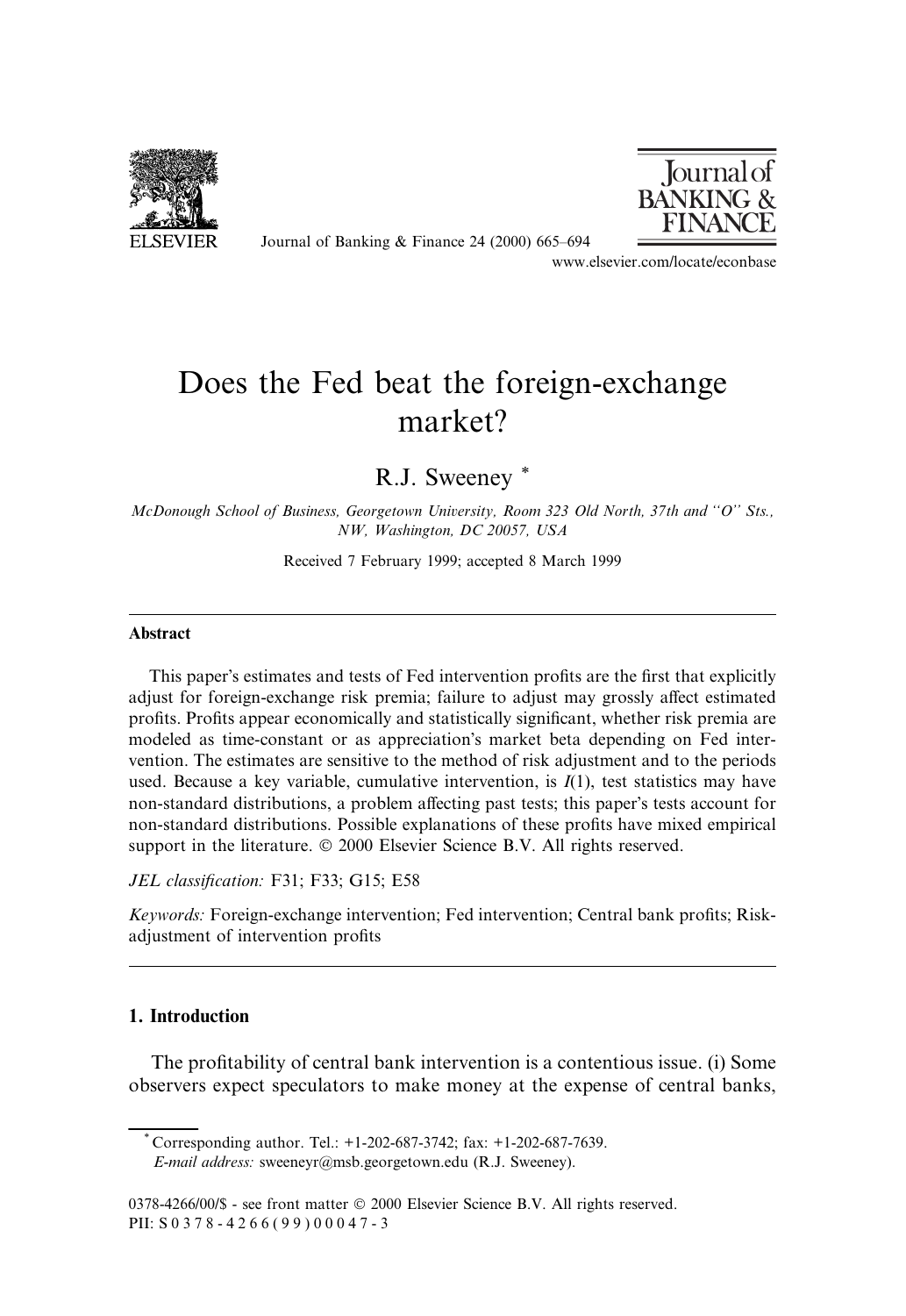partly because of beliefs of government inefficiency relative to private activities, partly because some central banks assert they sometimes lean against the wind in attempts to slow down exchange-rate movements (Sweeney, 1986; Corrado and Taylor, 1986). (ii) Others note that if the foreign-exchange market is strong-form efficient relative to intervention, a central bank makes zero expected profits on its intervention. (iii) Those who expect central bank intervention profits offer differing sources of profits. Some argue that central banks have information unavailable to the public, particularly regarding future monetary policy, and may make intervention profits from using this information. Others argue that central banks profit from intervention to reduce volatility in "disorderly markets". Related, some argue that central banks profit from intervening against destabilizing speculation or from supplementing insufficiently strong private stabilizing speculation (Leahy, 1995); still others argue the contrary, that central banks may profit from intervention that is destabilizing.  $1$ 

Empirical results have not settled the debate because they are conflicting. Some authors present evidence of central bank losses (Taylor, 1982a,b; Schwartz, 1994), others of profits (Leahy, 1989, 1995; Fase and Huijser, 1989, among others). Sweeney (1997) provides a review of the literature.

Previous estimates of central bank intervention profits are unreliable for several reasons. Previous work incorrectly measures profits by not accounting for the foreign-exchange risk central banks bear from intervention and the premia they can expect to earn for bearing this risk, though some papers note that an unknown part of measured profits may be due to risk premia (Leahy, 1989, 1995). Further, previous work takes no account of the implications of the Efficient Markets Hypothesis in formulating measures and tests of intervention profits, though some paper discuss implications of estimated profits for efficiency (Leahy, 1989, 1995). Finally, previous work does not take account of the fact that profit measures depend on a variable integrated of order one, and thus the asymptotic distributions both of the profit measure and its test statistics can easily be non-normal. This paper presents estimates and tests of Fed intervention profits that account for all of these problems.  $2$ 

Central banks have goals beyond profitability and may intervene to achieve desired outcomes even at the cost of intervention losses (Bank of England, 1983; Edison, 1993; Dominguez and Frankel, 1993a). Most central banks argue

 $1$  Despite (Friedman's, 1953) famous conjecture that stabilizing intervention generates central bank profits, there is no consensus that profits are either necessary or sufficient for intervention to be stabilizing. Some argue that destabilizing speculation may be profitable (for the debate, see Baumol, 1957; Kemp, 1963; Johnson, 1976; Hart and Kreps, 1986; Szpiro, 1994). Others note that profitable intervention may have no effect on exchange rates and thus fail to be stabilizing (Leahy, 1989, 1995; Edison, 1993; Dominguez and Frankel, 1993a). <sup>2</sup> This paper builds on Sweeney (1996a). Sweeney (1997) discusses some results from the older

paper.